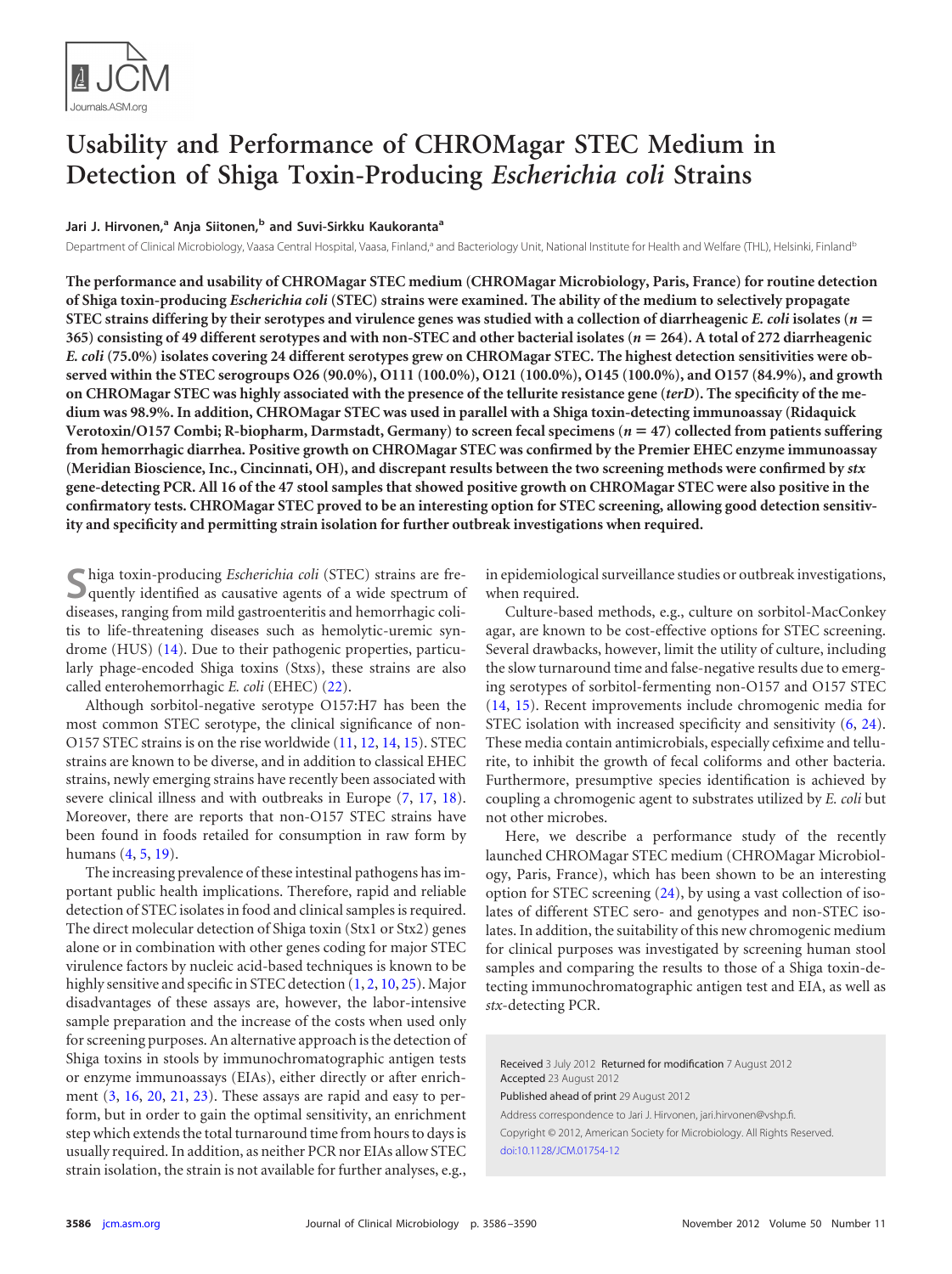## **TABLE 1** Growth and virulence properties of Shiga toxin-producing and diarrheagenic *E. coli* strain collection*<sup>a</sup>*

|                       | Total no. of<br>isolates | growing on             | No. of isolates<br>CHROMagar STEC |                  | Color of colonies        |                          |                                                    | Other virulence gene(s) (no. of<br>isolates)             |  |
|-----------------------|--------------------------|------------------------|-----------------------------------|------------------|--------------------------|--------------------------|----------------------------------------------------|----------------------------------------------------------|--|
| Serotype <sup>b</sup> |                          | at:<br>16 <sub>h</sub> | 24h                               | 40h              |                          | Fluorescence             | $stx_1$ or $stx_2$ (no.<br>of isolates)            |                                                          |  |
| O2:H27                | $\mathbf{1}$             | $\boldsymbol{0}$       | $\boldsymbol{0}$                  | $\overline{0}$   | $\mathcal{L}$            | $\overline{\phantom{m}}$ | $\text{str}_{2}(1)$                                | astA(1), estIa(1), EHEC hlyA<br>(1)                      |  |
| O2:H29                | $\overline{c}$           | 2                      | $\overline{c}$                    | $\overline{c}$   | Mauve                    | Yes                      | $\text{str}_{2}(2)$                                | $\qquad \qquad -$                                        |  |
| $O5: H^-$             | 3                        | 3                      | $\overline{3}$                    | 3                | Mauve                    | Yes                      | $stx_1(3)$                                         | eae (3), ent (3), escV (3), EHEC<br>hlyA(3)              |  |
| O8:H9                 | $\mathbf{1}$             | $\boldsymbol{0}$       | $\boldsymbol{0}$                  | $\boldsymbol{0}$ | $\overline{\phantom{m}}$ | $\overline{\phantom{m}}$ | $\text{str}_{2}(1)$                                | $\overline{\phantom{m}}$                                 |  |
| O20:H7                | $\overline{c}$           | $\overline{0}$         | $\boldsymbol{0}$                  | $\mathbf{0}$     | $\overline{\phantom{0}}$ | $\overline{\phantom{m}}$ | $\text{str}_{2}\left(2\right)$                     |                                                          |  |
| $O26:H^-$             | $\overline{2}$           | $\overline{2}$         | $\overline{2}$                    | $\overline{c}$   | Mauve                    | Yes                      | $\text{str}_{1}(2)$                                | eae (2), ent (1), escV (1), EHEC<br>h l y A(1)           |  |
| O26:H11               | 18                       | 16                     | 16                                | 16               | Mauve                    | Yes                      | $\text{str}_{1}(12), \text{str}_{2}$<br>(6)        | eae (18), ent (18), escV (18),<br>EHEC hlyA (18)         |  |
| O39:H40               | $\mathbf{1}$             | $\boldsymbol{0}$       | $\boldsymbol{0}$                  | $\boldsymbol{0}$ | $\qquad \qquad -$        | $\overline{\phantom{0}}$ | $\ensuremath{\textit{st}} x\ensuremath{_{2}}\ (1)$ | eae $(1)$ , ent $(1)$ , esc $V(1)$                       |  |
| O43:H2                | $\mathbf{1}$             | $\mathbf{0}$           | $\mathbf{0}$                      | $\mathbf{0}$     | $\overline{\phantom{0}}$ | $\overline{\phantom{m}}$ | $f(x_1(1), f(x_2(1))$                              | EHEC hlyA (1)                                            |  |
| $O55:H - (EPEC)$      | $\mathbf{1}$             | 1                      | $\mathbf{1}$                      | $\mathbf{1}$     | Mauve                    | Yes                      | $\overline{\phantom{0}}$                           | eae $(1)$ , ent $(1)$ , esc $V(1)$                       |  |
| O55:H7                | $\mathbf{1}$             | $\boldsymbol{0}$       | $\overline{0}$                    | $\boldsymbol{0}$ | $\overline{\phantom{0}}$ | $\overline{\phantom{m}}$ | $\text{str}_{2}(1)$                                | eae $(1)$                                                |  |
| O76:H19               | $\mathbf{1}$             | $\mathbf{0}$           | $\overline{0}$                    | $\mathbf{0}$     |                          |                          | $f(x_1(1), f(x_2(1))$                              | EHEC hlyA (1)                                            |  |
| $O78: H^-$            | 6                        | $\mathbf{0}$           | $\boldsymbol{0}$                  | $\mathbf{0}$     | $\overline{\phantom{0}}$ |                          | $stx_1(6)$                                         | EHEC hlyA (6)                                            |  |
| $O91:H^-$             | $\mathbf{1}$             | $\mathbf{0}$           | $\overline{0}$                    | $\mathbf{0}$     |                          | $\overline{\phantom{0}}$ | $\text{str}_{2}(1)$                                | $\qquad \qquad -$                                        |  |
| O91:H21               | $\mathbf{1}$             | $\mathbf{0}$           | $\theta$                          | $\mathbf{0}$     | $\overline{\phantom{0}}$ | $\overline{\phantom{m}}$ | $\text{str}_{2}(1)$                                | EHEC hlyA (1)                                            |  |
| O95:H10               | $\mathbf{1}$             | 1                      | $\mathbf{1}$                      | $\mathbf{1}$     | Mauve                    | Yes                      | $\text{str}_{2}(1)$                                | eae (1), EHEC hlyA (1)                                   |  |
| $O101:H^-$            | $\mathbf{1}$             | $\mathbf{1}$           | $\mathbf{1}$                      | $\mathbf{1}$     | Mauve                    | Yes                      | $\text{str}_{2}(1)$                                | eae $(1)$ , esc $V(1)$ , estIa $(1)$ ,<br>EHEC $hlyA(1)$ |  |
| $O103: H^-$           | $\mathbf{1}$             | 1                      | $\mathbf{1}$                      | $\mathbf{1}$     | Mauve                    | Yes                      | $stx_1(1)$                                         | eae (1), EHEC hlyA (1)                                   |  |
| O103:H2               | 30                       | $\mathbf{0}$           | $\overline{0}$                    | 10               | Mauve                    | Yes                      | $\text{str}_{1}(27), \text{str}_{2}$<br>(3)        | eae (30), EHEC hlyA (30)                                 |  |
| O104:H4               | 3                        | 3                      | 3                                 | 3                | Mauve                    | Yes                      | $\text{str}_{2}(3)$                                | aggR(3), pic(3)                                          |  |
| O107:H27              | $\mathbf{1}$             | $\mathbf{0}$           | $\mathbf{0}$                      | $\boldsymbol{0}$ | $\overline{\phantom{0}}$ | $\overline{\phantom{0}}$ | $\text{str}_{2}(1)$                                | EHEC $hlyA(1)$                                           |  |
| $O111:H^-$            | $\mathbf{1}$             | 1                      | $\mathbf{1}$                      | $\mathbf{1}$     | Mauve                    | No                       | $stx_1(1), stx_2(1)$                               | eae (1), EHEC hlyA (1)                                   |  |
| O111:H8               | 6                        | 6                      | 6                                 | 6                | Mauve                    | Yes $(5)$ , no $(1)$     | $stx_1(6)$                                         | eae (6), EHEC hlyA (6)                                   |  |
| O118:H16              | $\mathbf{1}$             | 1                      | $\mathbf{1}$                      | $\mathbf{1}$     | Mauve                    | Yes                      | $stx_1(1)$                                         | eae $(1)$ , ent $(1)$ , esc $V(1)$ , EHEC<br>h l y A(1)  |  |
| O121:H19              | 5                        | 5                      | 5                                 | 5                | Mauve                    | Yes                      | $\text{str}_{2}(5)$                                | eae (5), ent (5), escV (5), EHEC<br>hlyA(5)              |  |
| O130:H38              | 2                        | 2                      | 2                                 | 2                | Mauve                    | Yes                      | $stx_1(2), stx_2(2)$                               | EHEC hlyA (2)                                            |  |
| $O145:HI^-$           | 20                       | 20                     | 20                                | 20               | Mauve                    | Yes                      | $\ensuremath{\textit{st}} x\ensuremath{_{2}}$ (20) | eae (20), ent (20), EHEC hlyA<br>(20)                    |  |
| O145:H28              | 6                        | 6                      | 6                                 | 6                | Mauve                    | Yes                      | $stx_1(3), stx_2(3)$                               | eae (6), ent (6), EHEC hlyA (6)                          |  |
| O146:H21              | 3                        | $\boldsymbol{0}$       | $\boldsymbol{0}$                  | $\mathbf{0}$     | $\overline{\phantom{0}}$ |                          | $stx_1(1)$                                         | $\overline{\phantom{0}}$                                 |  |
| O153:H33              | $\mathbf{1}$             | $\mathbf{0}$           | $\mathbf{0}$                      | $\boldsymbol{0}$ | $\qquad \qquad -$        | $\overline{\phantom{m}}$ | $\text{str}_{2}(1)$                                | $\overbrace{\phantom{1232211}}$                          |  |
| O156:H7               | $\mathbf{1}$             | $\boldsymbol{0}$       | $\boldsymbol{0}$                  | $\boldsymbol{0}$ | $\overline{\phantom{0}}$ | $\overline{\phantom{a}}$ | $\mathit{stx}_1\left(1\right)$                     |                                                          |  |
| O156:H25              | $\overline{c}$           | 2                      | $\mathbf{2}$                      | $\mathbf{2}$     | Mauve                    | Yes                      | $\text{str}_{1}(2)$                                | eae (2), ent (2), escV (2), EHEC<br>hlyA(2)              |  |
| $O157: H^- (SF)$      | 23                       | $\mathbf{1}$           | $\mathbf{1}$                      | $\mathbf{1}$     | Mauve                    | No                       | $\text{str}_{2}(23)$                               | eae $(23)$ , ent $(1)$ , esc $V(1)$ ,<br>EHEC hlyA (23)  |  |
| $O157: H^- (NSF)$     | 13                       | 13                     | 13                                | 13               | Mauve                    | No                       | $stx_1(13), stx_2$<br>(13)                         | eae $(13)$ , ent $(1)$ , esc $V(1)$ ,<br>EHEC hlyA (13)  |  |
| O157:H7 (SF)          | 6                        | $\overline{0}$         | $\boldsymbol{0}$                  | $\boldsymbol{0}$ |                          |                          | $\text{str}_{1}(2), \text{str}_{2}(6)$             | eae $(6)$ , ent $(4)$ , esc $V(4)$ , EHEC<br>hlyA(6)     |  |
| O157:H7 (NSF)         | 170                      | 166                    | 166                               | 166              | Mauve                    | No                       | $\text{str}_{1}(48), \text{str}_{2}$<br>(176)      | eae (176), ent (176), escV (176),<br>EHEC hlyA (176)     |  |
| O165:H25              | $\overline{c}$           | $\overline{0}$         | $\boldsymbol{0}$                  | $\boldsymbol{0}$ |                          | $\overline{\phantom{m}}$ | $\text{str}_{2}(2)$                                | eae (2), ent (2), escV (2), EHEC<br>hlyA(2)              |  |
| O174:H2               | 1                        | $\overline{0}$         | $\boldsymbol{0}$                  | $\boldsymbol{0}$ |                          |                          | $\text{str}_{2}(1)$                                | EHEC $hlyA(1)$                                           |  |
| O174:H21              | 3                        | $\mathbf{1}$           | $\mathbf{1}$                      | $\mathbf{1}$     | Mauve                    | Yes                      | $\text{str}_{2}(3)$                                | $\overline{\phantom{0}}$                                 |  |
| $O177: H^-$           | $\mathbf{1}$             | $\mathbf{1}$           | $\mathbf{1}$                      | $\mathbf{1}$     | Mauve                    | No                       | $\text{str}_{2}(1)$                                | eae (1), ent (1), escV (1), EHEC<br>hlyA(1)              |  |

(Continued on following page)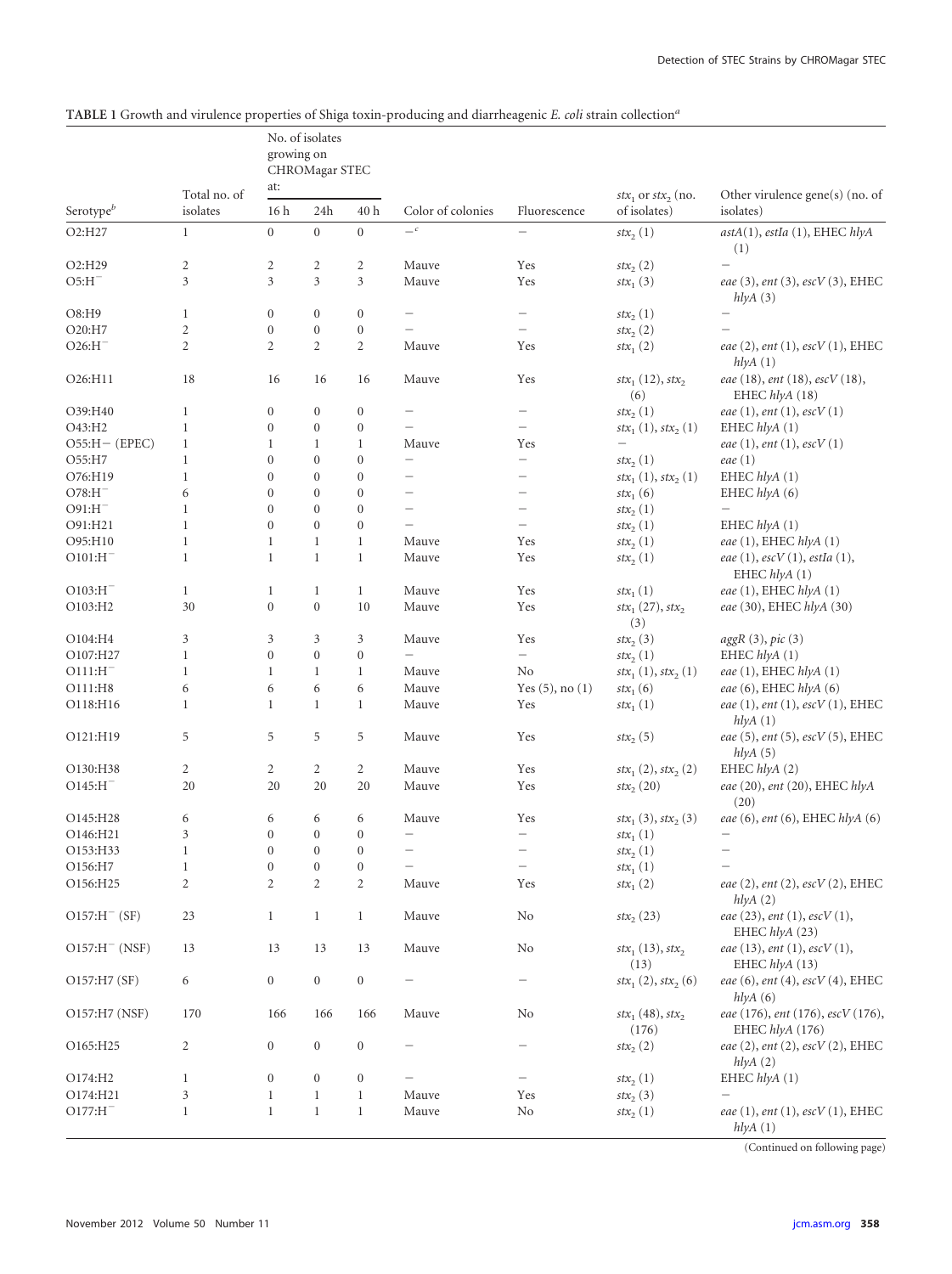#### **TABLE 1** (Continued)

| Serotype $\mathfrak{b}$ | Total no. of<br>isolates | No. of isolates<br>growing on<br>CHROMagar STEC<br>at: |                |                |                   |              | $stx_1$ or $stx_2$ (no. | Other virulence gene(s) (no. of                         |
|-------------------------|--------------------------|--------------------------------------------------------|----------------|----------------|-------------------|--------------|-------------------------|---------------------------------------------------------|
|                         |                          | 16h                                                    | 24h            | 40h            | Color of colonies | Fluorescence | of isolates)            | isolates)                                               |
| O178:H19                | $\overline{2}$           | $\Omega$                                               | $\Omega$       | $\Omega$       | -                 |              | $stx_1(2), stx_2(2)$    | EHEC $hlyA(2)$                                          |
| O181:H49                |                          | $\mathbf{0}$                                           | $\mathbf{0}$   | $\mathbf{0}$   |                   |              | $\text{str}_{2}(1)$     | EHEC $hlyA(1)$                                          |
| $ONT:H^-$ (EAEC)        |                          |                                                        |                |                | Mauve             | Yes          |                         | aggR(1), astA(1), pic(1)                                |
| $OR:H^-$                | 3                        | 2                                                      | 2              | 2              | Mauve             | Yes          | $stx_1(3), stx_2(1)$    | eae $(3)$ , EHEC $hlyA(3)$                              |
| OR:H <sub>2</sub>       |                          | $\Omega$                                               | $\Omega$       | $\Omega$       | -                 |              | $\text{str}_{2}(1)$     | eae $(1)$ , EHEC $hlyA(1)$                              |
| OR:H4                   | 3                        | $\Omega$                                               | $\Omega$       | $\Omega$       | -                 |              | $\text{str}_{2}(3)$     |                                                         |
| <b>OR:H18</b>           |                          | $\mathbf{0}$                                           | $\Omega$       | $\Omega$       | -                 |              | $\text{str}_{2}(1)$     |                                                         |
| <b>OR:H21</b>           |                          | $\mathbf{0}$                                           | $\Omega$       | $\Omega$       |                   |              | $\text{str}_{2}(1)$     |                                                         |
| OR:H28                  |                          |                                                        |                |                | Mauve             | Yes          | $\text{str}_{2}(1)$     | eae $(1)$ , EHEC $hlyA(1)$                              |
| OR:H49                  |                          | $\overline{0}$                                         | $\mathbf{0}$   | $\mathbf{0}$   | -                 |              | $\text{str}_{2}(1)$     |                                                         |
| OX182:H25               | $\overline{c}$           | $\overline{2}$                                         | $\overline{2}$ | $\overline{2}$ | Mauve             | Yes          | $stx_1(2)$              | eae $(2)$ , ent $(2)$ , escV $(2)$ , EHEC<br>h l y A(2) |
| OX186:H16               |                          | $\mathbf{0}$                                           | $\mathbf{0}$   | $\mathbf{0}$   |                   |              | $stx_1(1)$              |                                                         |
| ND (ETEC)               |                          |                                                        |                |                | Mauve             | Yes          |                         | astA(1), elt(1), estIb(1)                               |

*<sup>a</sup>* A total of 365 isolates were tested.

*<sup>b</sup>* ND, not determined; SF, sorbitol-fermenting; NSF, non-sorbitol fermenting; EPEC, enteropathogenic *E. coli*; EAEC, enteroaggregative *E. coli*; ETEC, enterotoxigenic *E. coli*.  $c$  –, negative.

#### **MATERIALS AND METHODS**

The ability of the CHROMagar STEC medium to grow Shiga toxin-producing and other diarrheagenic *E. coli* strains was investigated by using a deepfrozen collection of STEC, enteropathogenic *E. coli* (EPEC), enterotoxigenic *E. coli*(ETEC), and enteroaggregative*E. coli*(EAEC) strains (*n*-365)isolated from all parts of Finland from 1990 to 2011 (see [Table 1\)](#page-0-0). The culture collection consisted of strains of 49 different serotypes, including strains with 54 variations in *stx* and other genes coding for major virulence factors. The serotyping and the definition of virulence genes had been performed in the Bacteriology Unit of the National Institute for Health and Welfare (THL) as previously described [\(18\)](#page-4-7), and the species identification had been performed by standard laboratory methods, e.g., with the API 20E system (bioMérieux, Marcy l'Etoile, France), when the strains were isolated. All strains were cultured from  $-70^{\circ}$ C stocks on sorbitol-MacConkey agar (Lab M Ltd., Lancashire, United Kingdom) at 35°C for 16 to 24 h. After that, bacterial colonies were streaked onto CHROMagar STEC agar and incubated at 35°C for 40 h. Growth and colony morphology (color formation) were examined after 16 h, 24 h, and 40 h. In addition, the fluorescence of the colonies was observed after 16 h and 40 h under UV light. The association of growth on CHROMagar STEC with tellurite resistance was confirmed by analyzing for the presence of the *terD* gene as previously described [\(13\)](#page-4-22). The specificity of the medium was investigated by analyzing a collection of non-Shiga toxin-producing *E. coli* strains from nonfecal origin and other microbes ( $n = 264$ ) isolated from different clinical specimens (see [Table 2\)](#page-3-0). The species identification was performed as mentioned above.

The performance and diagnostic efficacy of the CHROMagar STEC medium for the routine detection of STEC isolates were assessed by analyzing stool specimens ( $n = 47$ ) from patients suffering from hemorrhagic diarrhea (see Table 3). All specimens were collected from May to December 2011 in the Vaasa Hospital District (VHD), Finland, and cultured on sorbitol-MacConkey, cystine lactose electrolyte-deficient (Oxoid Limited, Hampshire, United Kingdom), and CHROMagar STEC agars for 16 to 24 h at 35°C. Presumed STEC strains forming mauve colonies on CHROMagar STEC were identified by the API 20E system and analyzed for fluorescence by using UV light. Strains were sent to the Helsinki University Hospital Laboratory (HUSLAB) for confirmation by the Premier EHEC EIA (Meridian Bioscience, Inc., Cincinnati, OH). In addition, the presence of Stxs in stool specimens was screened by using the immunochromatographic Ridaquick Verotoxin/O157 Combi antigen test (R-biopharm, Darmstadt, Germany) according to the

manufacturer's instructions. In case of discrepant culture and Ridaquick test results, specimens were sent to HUSLAB for confirmation of the presence of the  $stx_1$  and  $stx_2$  genes by PCR [\(2\)](#page-4-12).

#### **RESULTS**

Seventy-five percent (272/365) of diarrheagenic *E. coli* culture collection isolates grew on CHROMagar STEC medium [\(Table 1\)](#page-0-0). These isolates were classified into 24 different serotypes covering 49.0% of all the serotypes analyzed in this study. Strains belonging to the serogroups O2:[H29], O5, O26, O104, O111, O121, O130, O145, O157:[H7], and OX182, including the most prevalent O serogroups in Finland, grew well on CHROMagar STEC. However, in the case of two frequently identified serotypes,  $O157:H^-$  and  $O103$ : H2, the performance of CHROMagar STEC was weaker, as only 38.9% (14/36) and 33.3% (10/30) of these isolates grew after 16 h. Nearly all nongrowing isolates within serogroup O157 were sorbitolfermenting strains (28/29). On the contrary, non-sorbitol-fermenting strains of O157 grew well on CHROMagar STEC, as only 4 out of 183 isolates did not grow on the medium. Apart from other strains, isolates belonging to serotype O103:H2 formed only small or irregular colonies on the chromogenic medium. Interestingly, when these O103:H2 colonies were recultured on a CHROMagar STEC plate, abundant growth with large colonies was already seen within 16 h of incubation. Similar adaptation was not observed with other STEC strains. Moreover, these O103:H2 isolates did not carry the *terD* gene, although among all the other STEC strains, the growth on CHRO-Magar STEC correlated with the presence of *terD*.

The differentiation of isolates as non-O157 or O157 on the basis of the fluorescence around colonies on CHROMagar STEC under UV light proved to be highly specific. A total of 97.4% (149/153) of non-O157 isolates formed fluorescent colonies, whereas all strains of serogroup O157 growing on CHROMagar STEC  $(n = 180)$  were nonfluorescent. The four isolates which did not form fluorescent colonies belonged to serogroups  $O111$  ( $n =$ 2), O177 ( $n = 1$ ), and O95 ( $n = 1$ ). Furthermore, in mixed cul-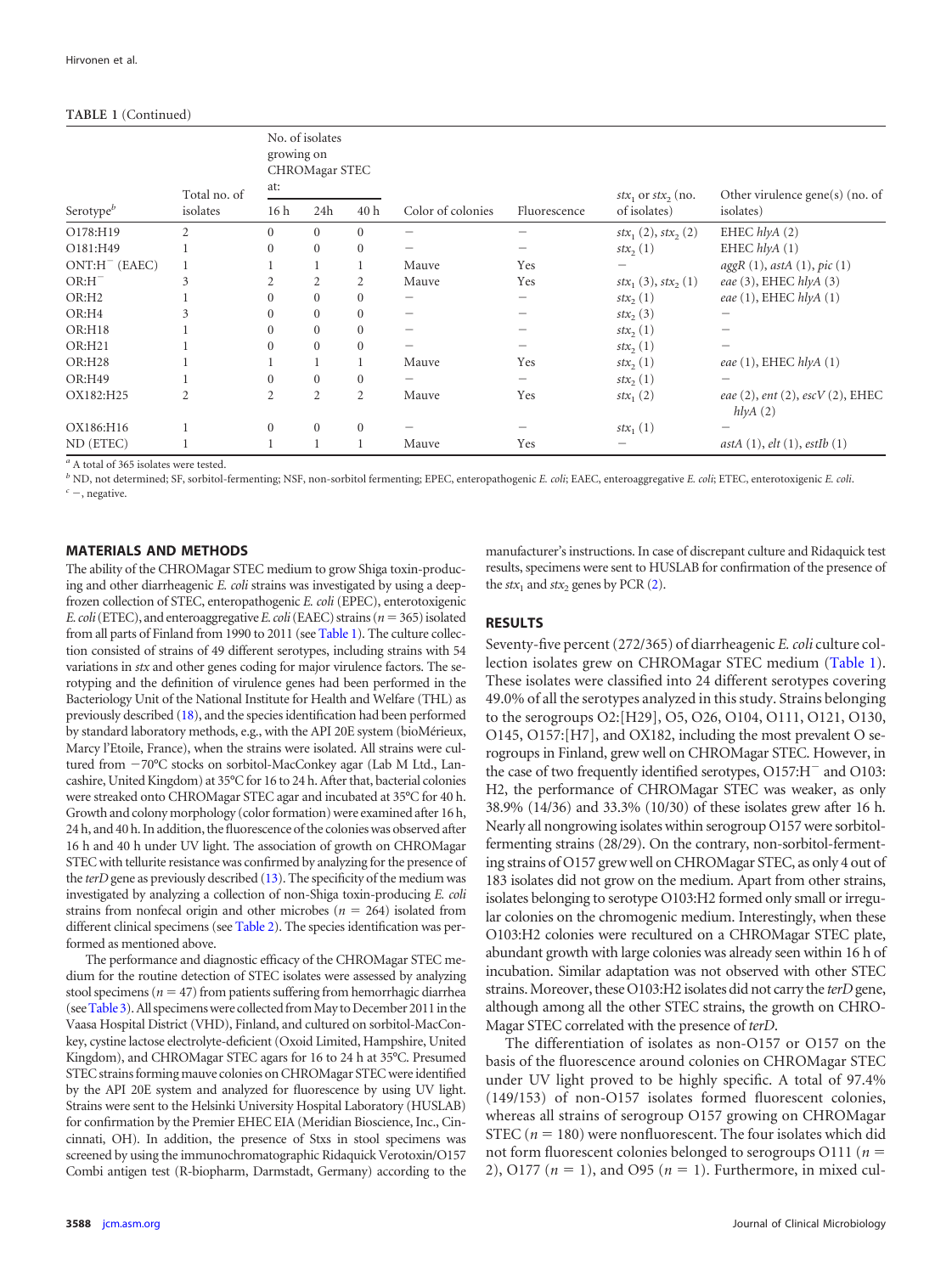|                                        | No. of isolates with |                   |
|----------------------------------------|----------------------|-------------------|
|                                        | growth on            |                   |
|                                        | CHROMagar            |                   |
|                                        | STEC (total no. of   |                   |
| Strain                                 | isolates)            | Color of colonies |
| Citrobacter freundii                   | 0(2)                 | $-b$              |
| Citrobacter spp.                       | 2(4)                 | Blue $(2)$        |
| Corynebacterium spp.                   | 0(2)                 |                   |
| Escherichia coli                       | 3(186)               | Mauve $(3)$       |
| Enterobacter cloacae                   | 0(8)                 |                   |
| Enterococcus faecalis                  | 0(6)                 |                   |
| Enterococcus faecium                   | 0(6)                 |                   |
| Klebsiella pneumoniae                  | 2(10)                | Blue $(2)$        |
| Klebsiella oxytoca                     | 0(2)                 |                   |
| Pseudomonas aeruginosa                 | 2(4)                 | Colorless (2)     |
| Proteus mirabilis                      | 14 (14)              | Colorless (14)    |
| Proteus spp.                           | 4(4)                 | Colorless (4)     |
| Providencia stuartii                   | 2(2)                 | Colorless (2)     |
| Salmonella enterica serovar<br>Virchow | 0(2)                 |                   |
| Shigella sonnei                        | 0(2)                 |                   |
| Staphylococcus aureus                  | 0(2)                 |                   |
| Staphylococcus spp.                    | 0(2)                 |                   |
| Stenotrophomonas<br>maltophilia        | 0(2)                 |                   |
| Streptococcus agalactiae               | 0(2)                 |                   |
| Yersinia enterocolitica                | 0(2)                 |                   |

<span id="page-3-0"></span>**TABLE 2** Results of growth of non-Shiga toxin-producing *E. coli* and other microbes on CHROMagar STEC*<sup>a</sup>*

*<sup>a</sup>* A total of 264 isolates were tested.

 *–, negative.* 

tures, the strains of O157 and non-O157 were easily distinguishable under UV light.

The specificity of CHROMagar STEC proved to be high (98.9%), as only 3 non-toxin-producing isolates of 186 *E. coli* isolates of nonfecal origin grew as mauve and fluorescent colonies [\(Table 2\)](#page-3-0). Other microbes were inhibited or their growth was colorless or blue.

Sixteen of the 47 stool specimens (34.0%) were STEC positive on CHROMagar STEC, and 14 were positive with the Ridaquick Verotoxin/O157 Combi assay [\(Table 3\)](#page-3-1). All 16 samples were, however, confirmed to be positive by using the Premier EHEC EIA, and the 2 samples with discrepant results were also confirmed to be Shiga toxin positive by PCR. The isolated STEC strains were sorbitol positive on sorbitol-MacConkey agar and serotyped as  $O145:H^-(n=15)$  or  $O177:H^-(n=1)$ .

#### **DISCUSSION**

This study demonstrated that the performance of CHROMagar STEC for the selection of isolates belonging to major STEC types is good. In our material, the major proportion of diarrheagenic *E. coli* isolates were *eae* and *stx* positive (321/362), and in this population, the percentage of growth on CHROMagar STEC was 81.6. In addition, 20.5% (8/39) of*eae*-negative and *stx*-positive STEC isolates but only 1.6% of the common*E. coli*strainsfrom nonfecal origin grew on the chromogenic medium. Thus, CHROMagar STEC showed a high specificity but a weaker sensitivity, as only one-fifth of the diarrheagenic *eae*-negative and *stx*-positive STEC isolates were detected. A similar limitation was observed among sorbitol-fermenting O157 strains, as only 3.4% (1/29) of these isolates grew on this chromogenic medium. Growth on CHROMagar STEC was highly associated with the presence of the *terD* gene, and only a few isolates, belonging to serotype O103:H2, grew on the medium, even though they lacked the tellurite resistance gene. Similar results were reported in a recent study of STEC detection and isolation by Tzschoppe et al. [\(24\)](#page-4-21). According to Tzschoppe et al. [\(24\)](#page-4-21), the growth on CHROMagar STEC was closely associated with the major STEC serotypes and with the presence of the tellurite resistance (*terB*) gene. They discovered that the distribution of *terB* was high (87.2%) within the diarrheagenic *eae*- and *stx*-positive *E. coli* strains but significantly lower among the *eae*-negative and *stx*-positive strains (13.5%), sorbitol-fermenting nonmotile O157 strains (0.0%), and apathogenic *E. coli* strains (12.0%). These results suggest that one of the selective components of CHROMagar STEC is tellurite and that differences in sensitivity and specificity may vary due to the regional differences in the distribution of tellurite resistance among diarrheagenic and nondiarrheagenic *E. coli* isolates.

As the presence of the tellurite resistance gene complex (genes *terZABCDEF*) is well correlated with the resistance of *E. coli*strains to tellurite-containing media [\(22\)](#page-4-1), it was of general interest to observe the enhanced growth behavior of O103:H2 isolates lacking the *terD* gene after reculturing. It has previously been indicated that the expression of the *ter* genes may vary in *E. coli* strains depending on the surrounding concentration of tellurite, and some isolates have even shown inducible resistance when growing in a subinhibitory concentration of potassium tellurite [\(22\)](#page-4-1). However, all of these resistant or inducibly resistant strains have been shown to contain *ter* genes, a finding which suggests that there may be protective mechanisms other than the *ter* gene complex causing the inducible tolerance of O103:H2 isolates against the growth inhibition of tellurite. In addition, when these isolates grown on sorbitol-MacConkey agar were plated on CHROMagar

<span id="page-3-1"></span>**TABLE 3** Results of STEC screening from fecal specimens by using CHROMagar STEC, Shiga toxin-detecting immunoassays, and reference STEC gene-detecting PCR assay

| CHROMagar STEC result       | No. of isolates with the indicated result by:        |          |                                               |          |                                                |          |  |  |  |
|-----------------------------|------------------------------------------------------|----------|-----------------------------------------------|----------|------------------------------------------------|----------|--|--|--|
|                             | Ridaquick Verotoxin/O157<br>Combi assay ( $n = 47$ ) |          | Premier EHEC assay <sup>a</sup><br>$(n = 16)$ |          | Reference PCR assays <sup>b</sup><br>$(n = 2)$ |          |  |  |  |
| $(n = 47)$                  | Negative                                             | Positive | Negative                                      | Positive | Negative                                       | Positive |  |  |  |
| Negative ( $n = 31$ )       |                                                      |          | $ND^{c}$                                      | ND       | ND                                             | ND.      |  |  |  |
| Suspected STEC ( $n = 16$ ) |                                                      |          |                                               | 16       |                                                |          |  |  |  |

*<sup>a</sup>* Positive growth on CHROMagar STEC (CHROMagar Microbiology, Paris, France) was confirmed by the Premier EHEC EIA (Meridian Bioscience, Inc., Cincinnati, OH). *<sup>b</sup>* In-house diarrheagenic multiplex PCR assay [\(2\)](#page-4-12). Only specimens positive on CHROMagar STEC but negative on Ridaquick Verotoxin/O157 Combi assay (R-biopharm, Darmstadt, Germany) were confirmed by the reference PCR method.

*<sup>c</sup>* ND, not determined.